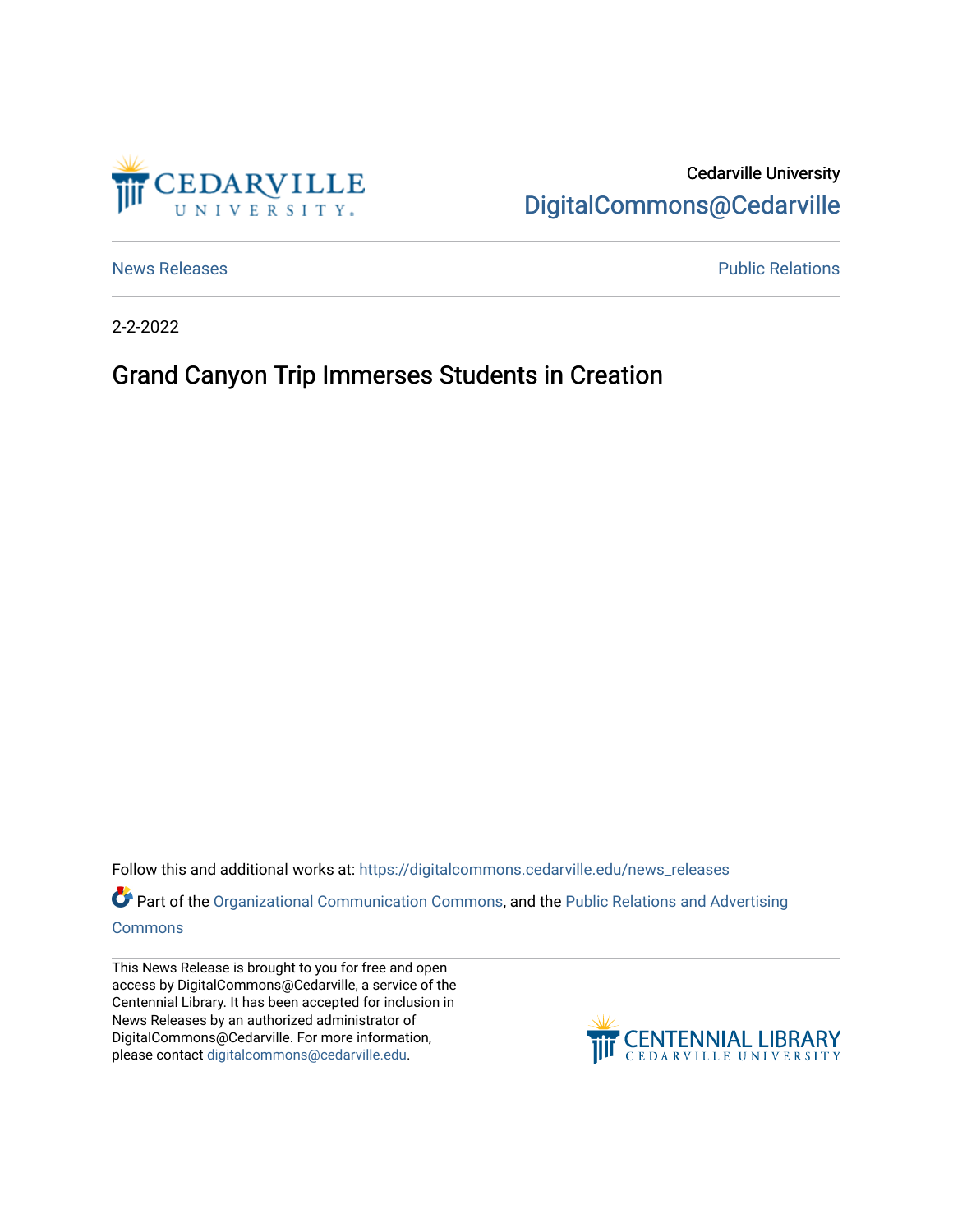## **FOR IMMEDIATE RELEASE February 2, 2022**

**CONTACT:** Mark D. Weinstein Executive Director of Public Relations [937-766-8800](tel:937-766-8800) (o) [937-532-6885](tel:937-532-6885) (m) [Mweinstein@cedarville.edu](mailto:Mweinstein@cedarville.edu) @cedarvillenews

## **Grand Canyon Trip Immerses Students in Creation**

**CEDARVILLE, OHIO --** Cedarville University senior professor of geology [John Whitmore](https://www.cedarville.edu/academic-schools-and-departments/science-and-mathematics/faculty-staff/whitmore-john) thinks that the Grand Canyon "rocks" — pun intended. After a January trip to the canyon with students, he is only more convinced of its wonder.

Alongside nine geology majors and Scott Huck, university photographer, Whitmore traveled to northern Arizona to study volcanoes, lake deposits, canyon erosion, the Great Unconformity and the Hopi Buttes.

Backpacking throughout the trip January 2-9, the group hiked the Grandview, Hance Creek and Tonto trails to immerse themselves in the canyon study experience. Whitmore last hiked those trails in 1985 as a new graduate student.

"We studied the different layers of rocks, their characteristics, canyon formation, different kinds of sedimentary processes and fossils," Whitmore explained. "Backpacking was ideal because as we came upon different rock exposures, we could discuss what was directly in front of us in that exact moment."

A geologist who affirms a literal six-day creation and young earth, Whitmore infuses his research trips with key insights he's learned over decades of studying Noah's Flood and its influence on forming the varied rock layers in the Grand Canyon.

Whitmore's expertise is in the Coconino Sandstone, a rock that many scientists believe to have been formed in desert-like terrains hundreds of millions of years ago. Whitmore's research, however, reveals characteristics of the rock that point to its likely formation in an aqueous setting consistent with the Noahic Flood.

Additional rock exposures that Whitmore and his group studied over the January trip included the Redwall Limestone and the Tapeats Sandstone, both of which they were able to observe during their multi-day backpacking journey into the canyon.

"The canyon is the best classroom in the world," Whitmore said. "I try to take pictures and videos and take them back to the classroom, but there is nothing like being right there. It sticks with you."

Following the backpacking portion of their trip, Whitmore and his students traveled east of the canyon to study ideas of Grand Canyon erosion with two staff members from Canyon Ministries of Flagstaff, Arizona. There, the group studied ancient Lake Bidahochi. Whitmore and other creationist geologists theorize that a volcanic eruption in or under the lake could have caused a tsunami, leading to a failure of the lake dam and consequential erosion of the Grand Canyon.

Today, all that's left of Lake Bidahochi are some lake sediments capped by the volcanic layers of the Hopi Buttes — rock deposits that formed prior to its draining — which are evidence of historic, underwater volcanic activity.